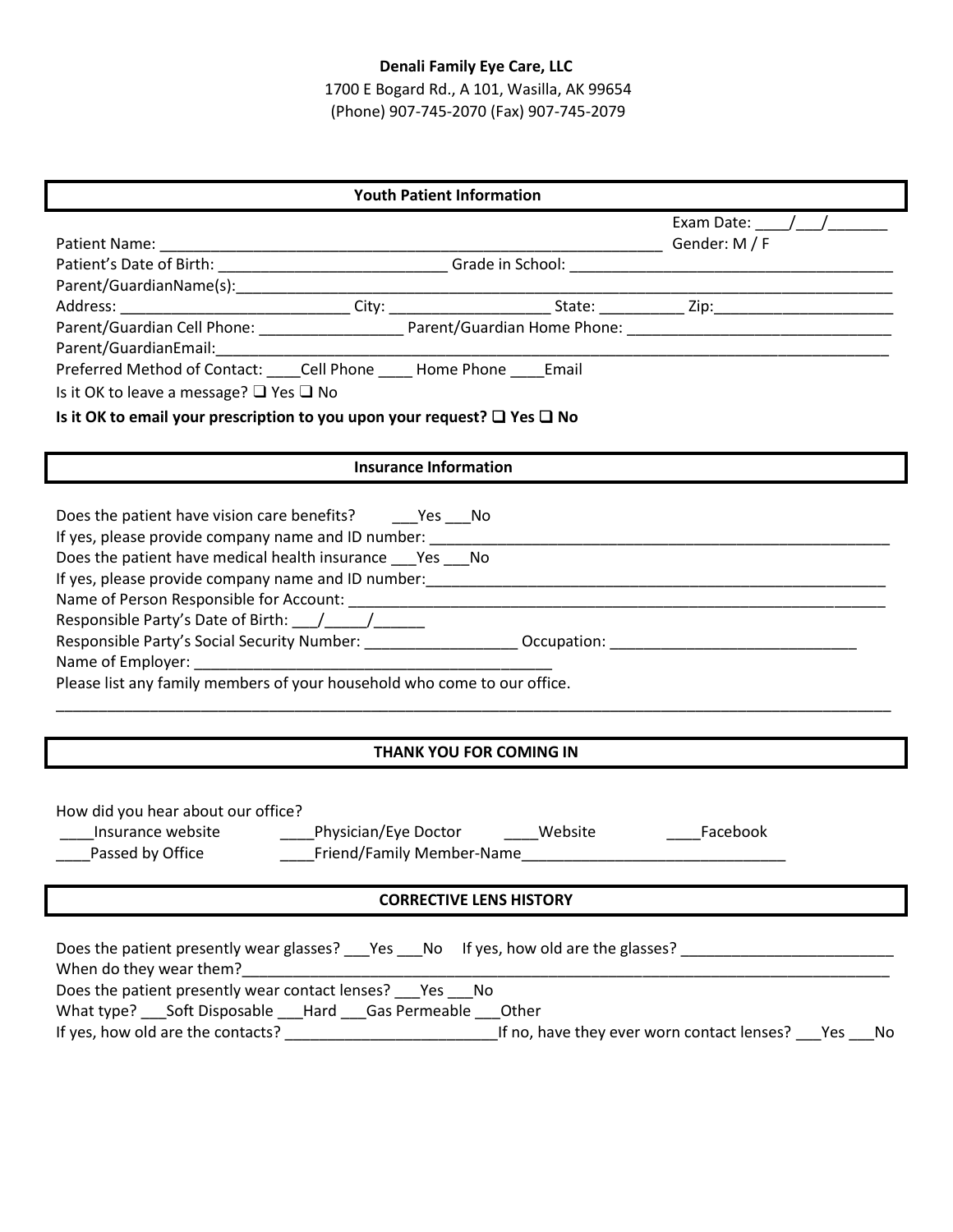#### **MEDICAL HISTORY**

|  |  | Please list any eye problems, medical problems, or learning/developmental problems this patient has: |  |  |
|--|--|------------------------------------------------------------------------------------------------------|--|--|
|  |  |                                                                                                      |  |  |

| Is the patient currently having difficulties at school?                                                       |  |  |  |  |  |  |  |
|---------------------------------------------------------------------------------------------------------------|--|--|--|--|--|--|--|
| Please list current medications and/or supplements:                                                           |  |  |  |  |  |  |  |
| Is the patient allergic to any medications? ___ Yes ___ No                                                    |  |  |  |  |  |  |  |
|                                                                                                               |  |  |  |  |  |  |  |
| Have any bloodline relatives had glaucoma, macular degeneration, or other loss of sight? ______Yes _______ No |  |  |  |  |  |  |  |

#### **INFORMED CONSENT OR REFUSAL FOR A DILATED FUNDUS EXAM**

To provide the most comprehensive exam possible we request that all our patients have a dilated eye exam. At least 60% of the retina cannot be viewed without dilation. The purpose is to enlarge the pupils to enhance the detection of any ocular diseases such as cataracts, glaucoma, retinal disease, malignant growth, and retinal detachment; all of which can lead to vision loss. In addition, some systemic conditions such as diabetes and hypertension can cause changes in the health of the eye and can be detected by dilation.

Possible side effects (**these side effects typically do not last longer than 4-6 hours**):

- Inability to focus at near
- Sensitivity to light
- Blurry distance vision for some patients
- Mild burning upon instillation
- Induced ocular hypertension: RARE cases have been reported in which redness and sharp pain is experienced because of increased eye pressure. If this happens, contact the doctor immediately.

#### Please Check One Box:

 $\Box$ I understand the above and consent to have dilation done.

 $\Box$  I understand the above and decline dilation, at this time. I understand that potential for partial or total loss of vision may exist and, without dilation, may go undetected.

Signature: etc. All the state of the state of the state of the state of the Date:

**\*\*Please note that you are welcome to schedule an appointment, at a later date, for dilation if today does not work for you.**